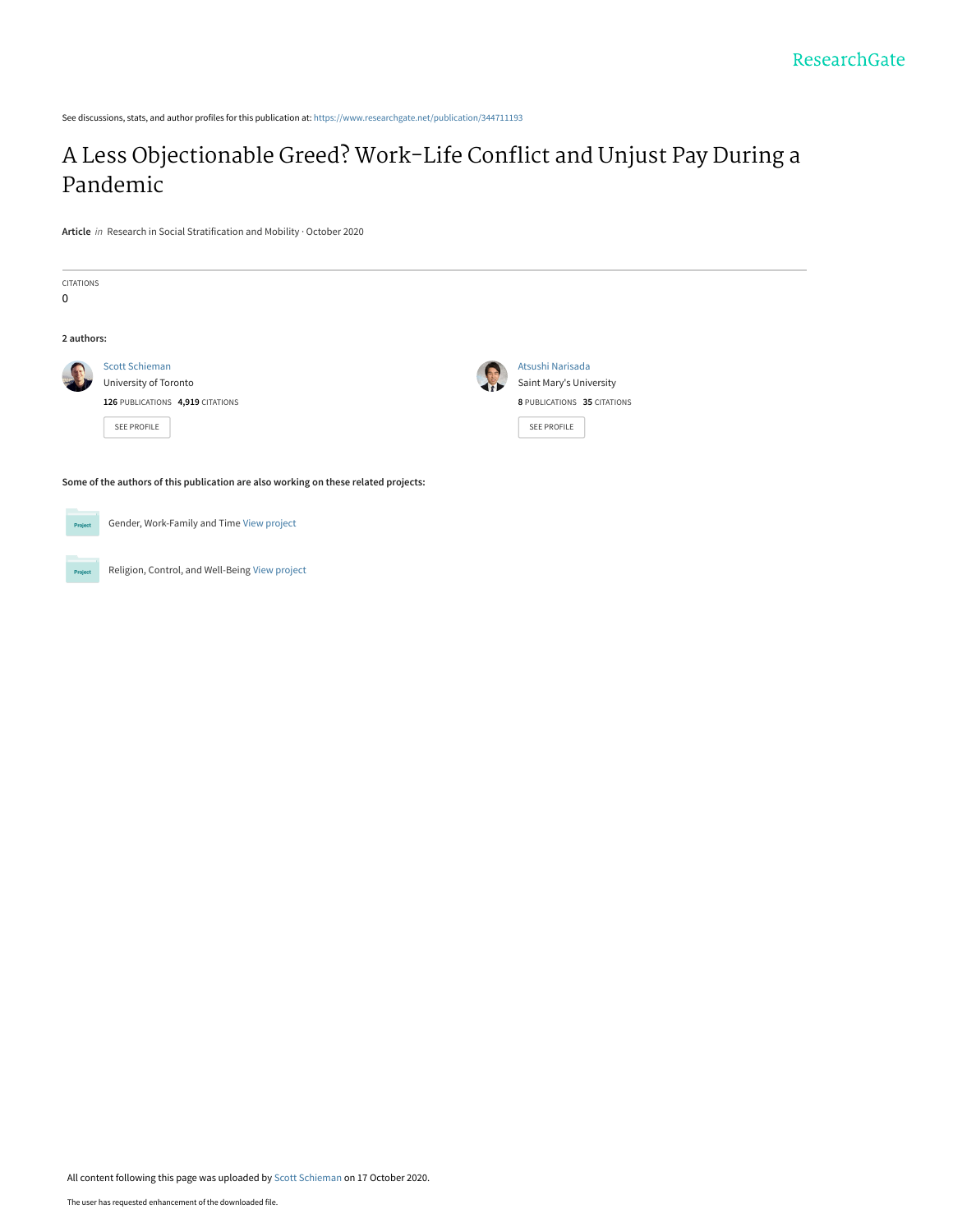# **\*\* FORTHCOMING IN RESEARCH IN SOCIAL STRATIFICATION AND MOBILITY**

# **A Less Objectionable Greed? Work-Life Conflict and Unjust Pay During a Pandemic\***

SCOTT SCHIEMAN *University of Toronto*

ATSUSHI NARISADA *Saint Mary's University*

\* Funding from the University of Toronto COVID-19 Action Initiative 2020 and Tri-Council Bridge funding supports this research (Scott Schieman, PI). We sincerely thank Alex Bierman for his guidance and support with this project.

*Key words*: unjust pay, work-life conflict, distributive justice, work-home interface, COVID-19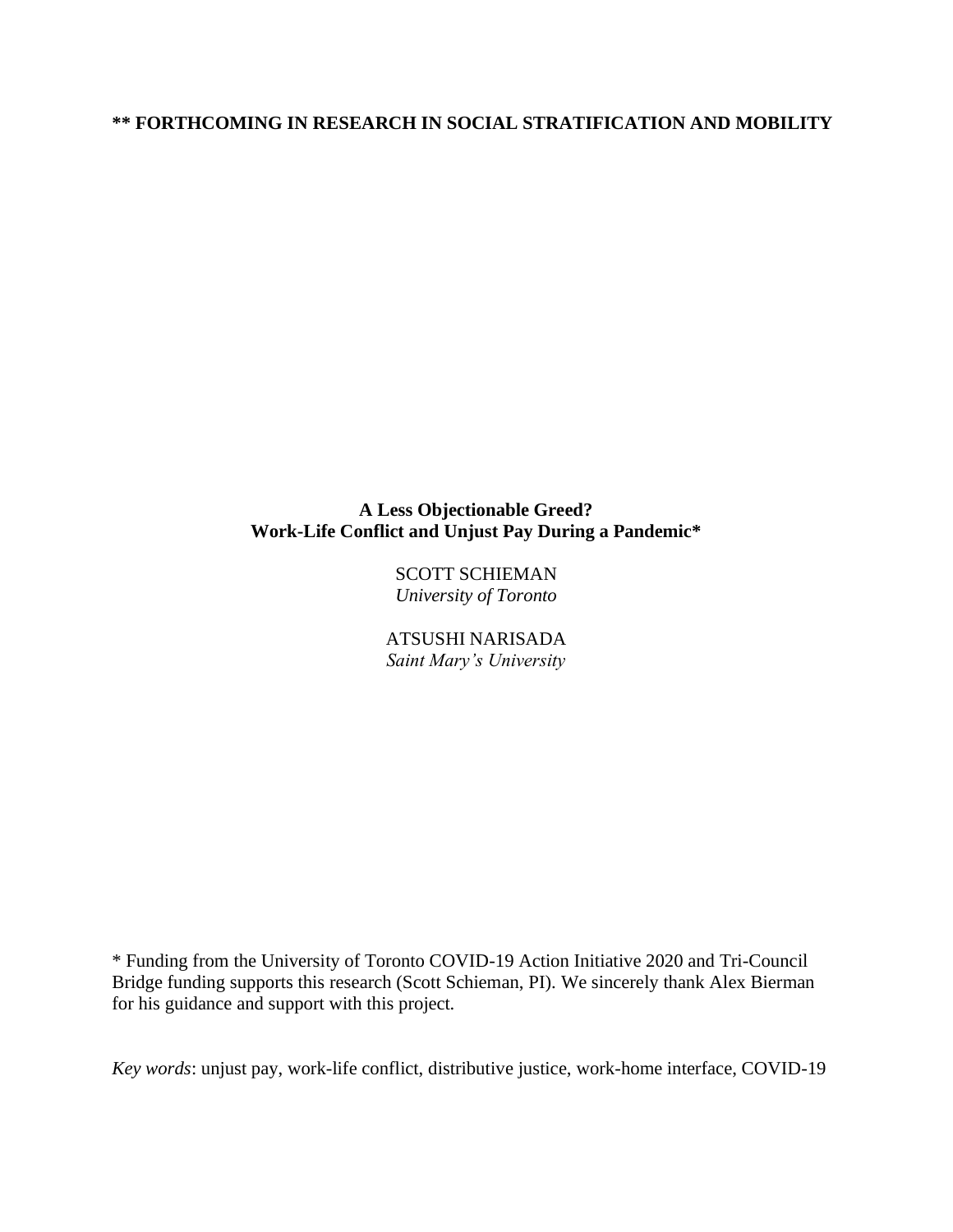# **A Less Objectionable Greed? Work-Life Conflict and Unjust Pay During a Pandemic**

# ABSTRACT

Perceptions of unjust pay represent a central feature in research on distributive justice. Prior studies document that work-life conflict (WLC) is a strong predictor of unjustly low pay. We extend that work by asking: Did the social and economic changes associated with the coronavirus pandemic 2019 (COVID-19) modify the relationship between WLC and perceptions of unjust pay? In September 2019, we collected data from a nationally representative sample of workers to profile the quality of work and economic life. Then, during a critical period of widespread economic and social shockwaves, we re-interviewed these same study participants in May 2020 to evaluate change. We observe that the strong positive association between WLC and unjustly low pay decreased overall in the population—but the strength and direction of that association differed significantly across several dimensions of social stratification. Specifically, we found a weaker relationship among visible minorities, younger workers, and individuals with lower socioeconomic status. We interpret these patterns as suggesting that—at least among more vulnerable groups—the "greed" represented in the process of work interfering with non-work was unevenly experienced during peak period of the COVID-19 pandemic.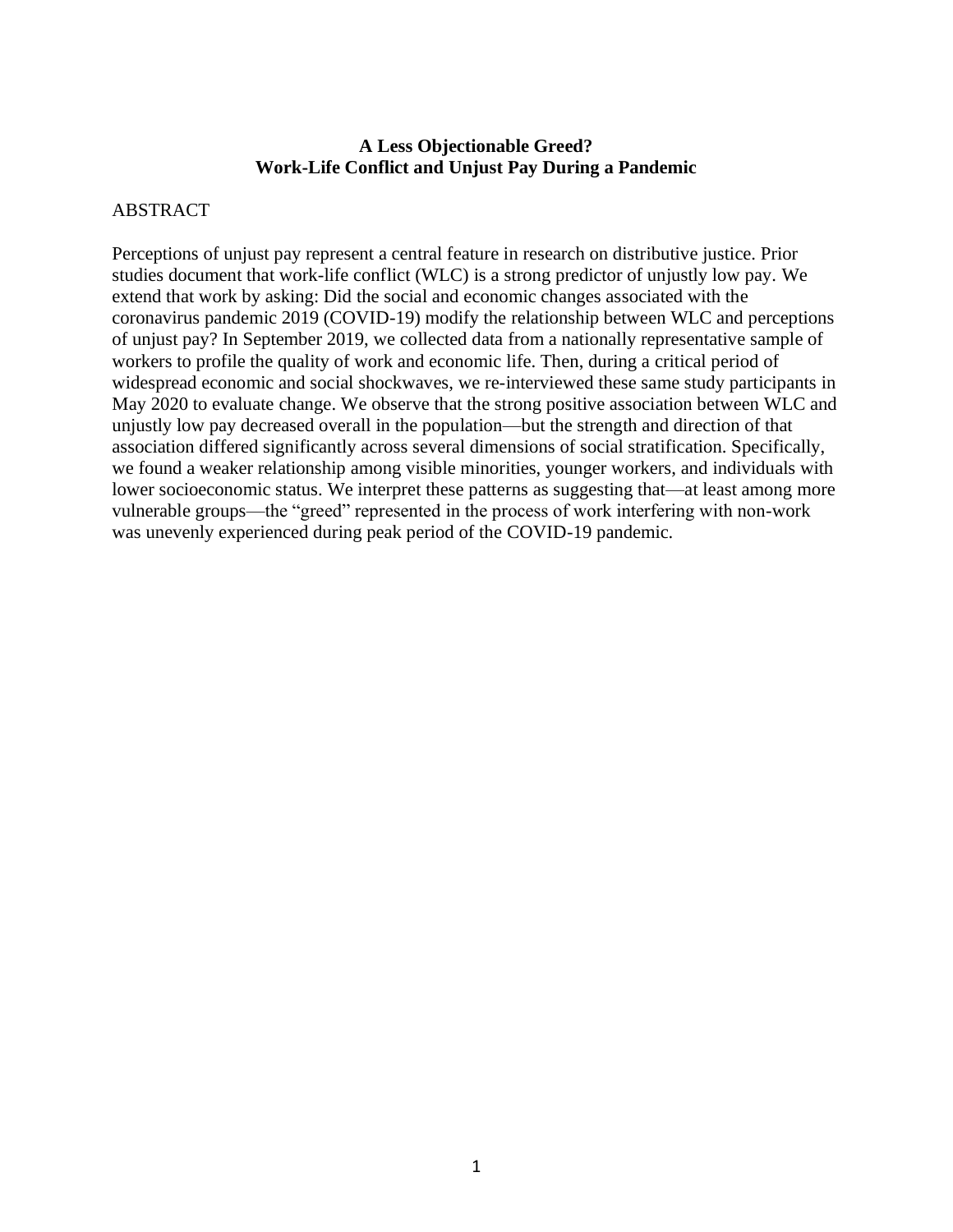# **A Less Objectionable Greed? Work-Life Conflict and Unjust Pay During a Pandemic**

#### **1. Introduction**

One of the most compelling narratives to emerge from the coronavirus disease 2019 (COVID-19) pandemic is that it has amplified many existing social inequalities—and some of the most glaring examples relate to the restructuring of the work-family interface (Thomason  $\&$ Williams, 2020). Prior research has established that work-life conflict (WLC) is a pervasive stressor that has deleterious personal, social, and organizational consequences (Bellavia & Frone, 2005). In a study of the link between strains in the work-home interface and distributive justice, Narisada (2020) found that individuals who report greater WLC are more likely to describe their pay as unjustly low. When work spreads beyond the work role, individuals must sacrifice their involvement in other life domains––a sacrifice associated with an expectation for greater monetary rewards. This basic proposition aligns with Coser's (1974) characterization of "greedy institutions" that "seek exclusive and undivided loyalty and they attempt to reduce the claims of competing roles and status positions on those they wish to encompass within their boundaries. *Their demands on the person are omnivorous*" (p.4, italics added).

Another concept—the ideal worker norm—emphasizes that workers should prioritize work over family or personal needs in order to display undivided devotion to the work role (Williams, Blair-Loy, & Berdahl, 2013). For the ideal worker, some degree of "greed" translated here as work interfering with life—should be deemed acceptable. And yet, the discovery that WLC elevates the perception of unjustly low pay suggests that many workers experience this inter-role strain as quite objectionable. High levels of WLC violate the psychological contract in which a reasonable amount of work-related effort should be performed within the temporal, spatial, and psychological parameters of the work role. This psychological

2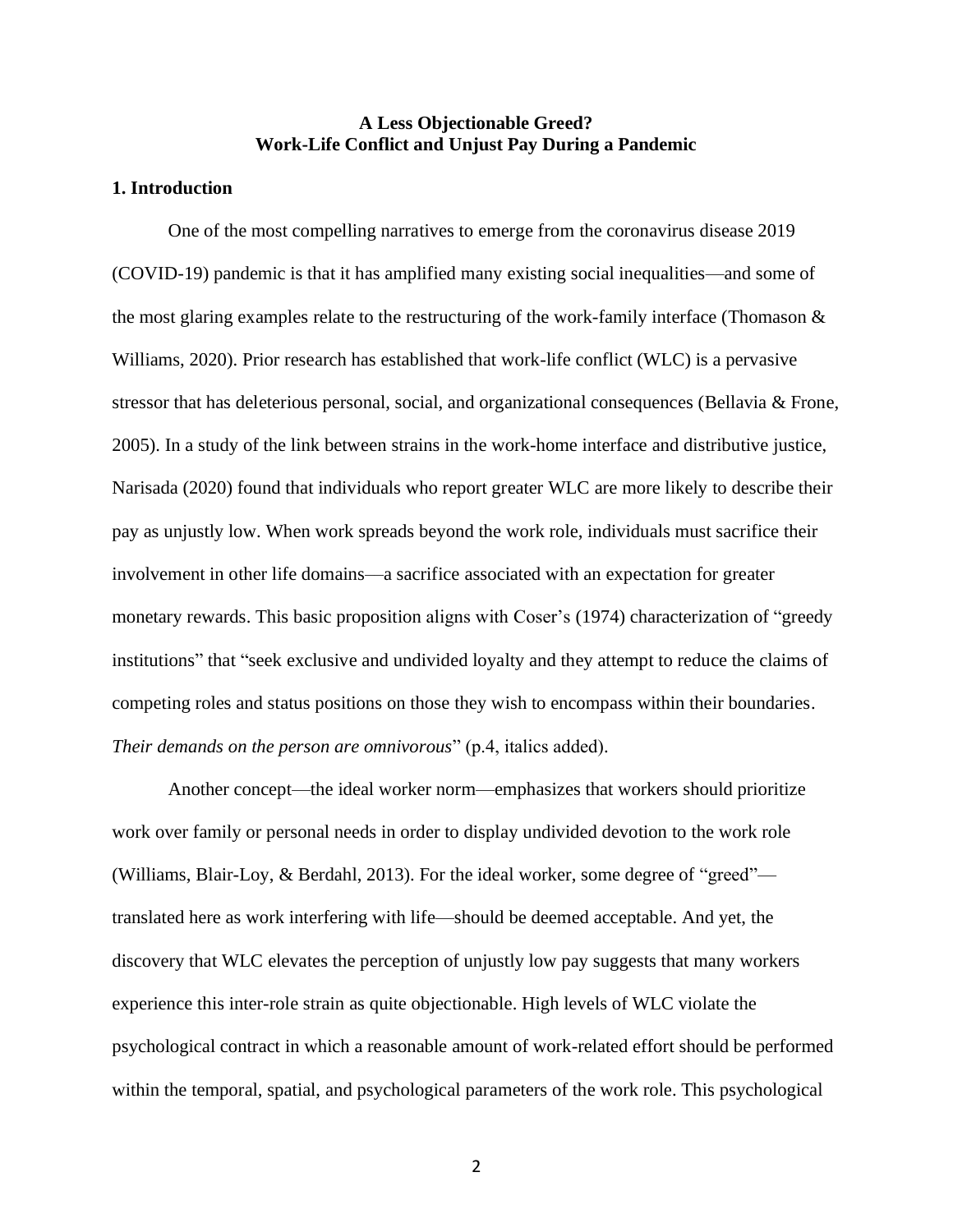contract identifies a moral dimension of the work-life boundary, aligning with normative expectations about role segmentation versus role integration. When work bleeds into other domains and hinders functioning, many find this spillover displeasing. In turn, this violation of the psychological contract likely marks one's current level of remuneration as deficient.

In the present study, we begin with this basic premise: Individuals who report more WLC will tend to describe their pay as unjustly low. We then elaborate on this foundational association by asking: Did the COVID-19 pandemic *modify* the relationship between WLC and unjust pay? And, if so, how do those changes reproduce inequalities along key dimensions of stratification especially gender, minority status, age, and socioeconomic status? We propose two competing hypotheses, both of which emphasize magnified vulnerability during the pandemic—but map opposite conclusions about the effects on the relationship between WLC and unjust pay.

The *stress amplification* hypothesis predicts that the positive relationship between WLC and unjustly low pay should have increased during the pandemic for those who have traditionally been in more disadvantaged or vulnerable locations. This view aligns with claims that COVID-19 has expanded the scope and perniciousness of existing social inequalities (Kristal & Yaish, 2020; Qian & Fan, 2020). The nature and experience of WLC—a prominent stressor—likely changed during the socially and economically tumultuous early months of another macro-level stressor: the COVID-19 pandemic. An alternative view—the *tolerable permeability* hypothesis also draws on the idea of differential vulnerability to multiple or combinations of stress exposure, but it instead posits that more disadvantaged or vulnerable groups might have tempered their expectations regarding the psychological contract in ways that tolerate a more porous boundary between work and nonwork roles. A more permeable boundary implies greater spillover and the likelihood of role interference (Glavin & Schieman, 2012). Greater

3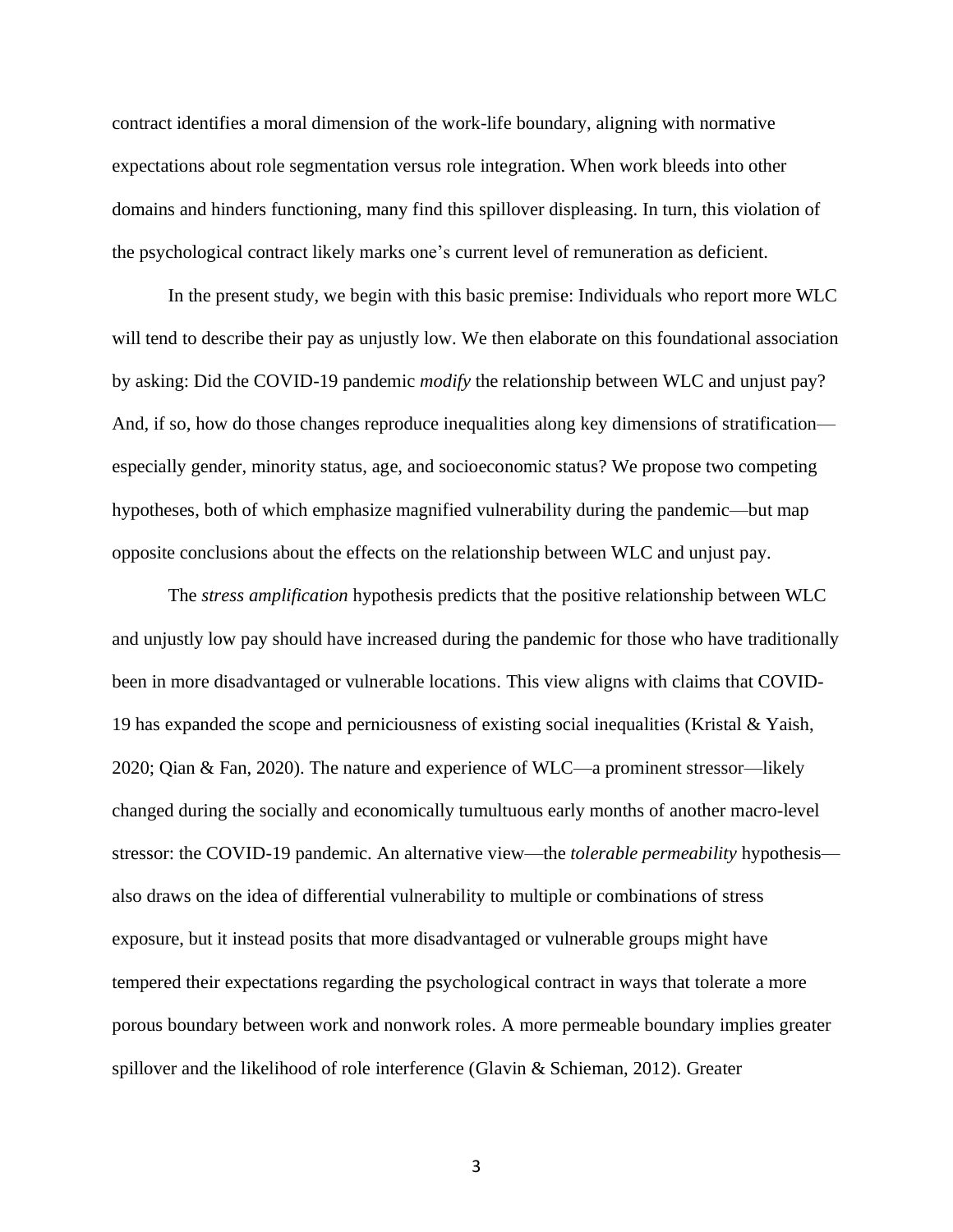vulnerability to socioeconomic turbulence and its threats to livelihood might have increased some workers' efforts to adhere to the ideal worker image in ways that signal the prioritization of work over personal and family needs. The *tolerable permeability* hypothesis therefore suggests a greater willingness—particularly among more vulnerable workers—to accept the greedy institution's breach of the psychological contract. This dynamic should empirically manifest as a weaker association between WLC and unjust pay among vulnerable groups during the pandemic.

## *1.1. Data*

To test these ideas, we analyze data from the *Canadian Quality of Work and Economic Life Study* (C-QWELS). In September 2019, we collected data from a nationally representative sample of workers. The online survey was fielded from September  $19<sup>th</sup>$  to September  $24<sup>th</sup>$  of 2019 (N = 2,524). We then followed up during the period of May 17<sup>th</sup> to May 24<sup>th</sup> of 2020—the second full month of the society-wide lockdown. All participants are members of the Angus Reid Forum (ARF; see *http://angusreid.org*).<sup>1</sup> Sample selection started with creating a balanced sample matrix of the Canadian population. Randomized samples of ARF members were then selected to match this matrix to ensure a representative sample. For the September sample, the response rate was 42 percent. Of these participants, 1,807 (72 percent) were retained for the May re-contact. After removing cases that were no longer employed in May and missing on study variables, we have an analytical sample of 1,276. The analytic methods described below combine the September baseline sample with working respondents from the May follow-up, while adjusting analyses for repeated observations of the same individuals (*total number of groups* = 2,472; *total number of observations* = 3,748). We weighted results according to the most current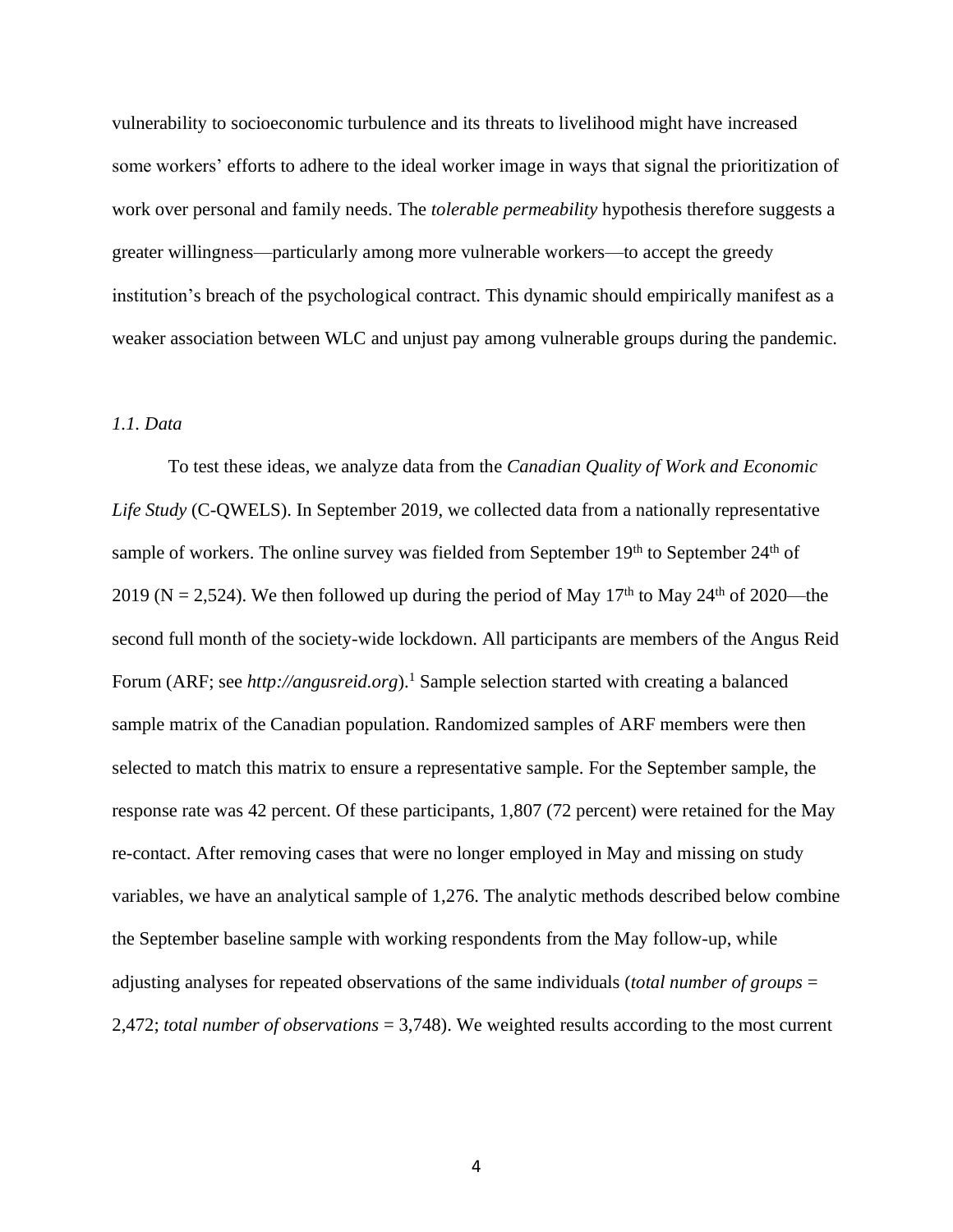gender, age, education, and region Census data to ensure broad representation of working Canadians. The Appendix reports descriptives for focal variables.

#### *1.2. Variables*

We measure perceived *unjust pay* with the following item: "When you think about the pay you get for your job, do you feel your pay is unfairly low, unfairly high, or is it a fair amount?" The measure is coded such that higher values indicate more underreward: -5 (Unfairly high) to +5 (Unfairly low) with 0 indicating "a fair amount." *Work-life conflict* asks three items: "How often did your job keep you from concentrating on important things in your family or personal life?" "How often did you not have enough time or energy for the important people in your life because of your job?" "How often did your work keep you from doing as good a job at home as you could?" Response choices are: (1) "never," (2) "rarely," (3) "sometimes," (4) "often," and (5) "very often." We averaged responses to create the index (alpha = .90).

We test if six dimensions of stratification modify changes in the relationship between WLC and unjust pay during the pandemic. Sociodemographic variables are *gender* (men = 0, women = 1), *age*, and *visible minority status* (not a visible minority = 0; visible minority = 1).<sup>1</sup> Socioeconomic variables are education, income, and financial strain*. Education* contrasts respondents with less than a college degree (0) to those with a college degree (1) or a graduate degree (2). For personal *income*, we compare individuals earning \$50,000 or less to those earning more than \$50,000. <sup>2</sup> We measure *financial strain* with three items. The first two ask:

<sup>1</sup> The ARF profile data includes panelists' responses to this question: "Would you say you are a member of a visible minority here in Canada (in terms of your ethnicity/race)? Yes No." Visible minority status is self-categorized. This measurement approach is a common way to assess minority race and ethnicity in Canada.

<sup>&</sup>lt;sup>2</sup> For cases missing personal income, we used household income. After this step, 8.0 percent remain missing on income. All analyses include this "missing" category. Note that for the interaction effects with WLC and survey wave reported below, low household income produces similar results as low personal income.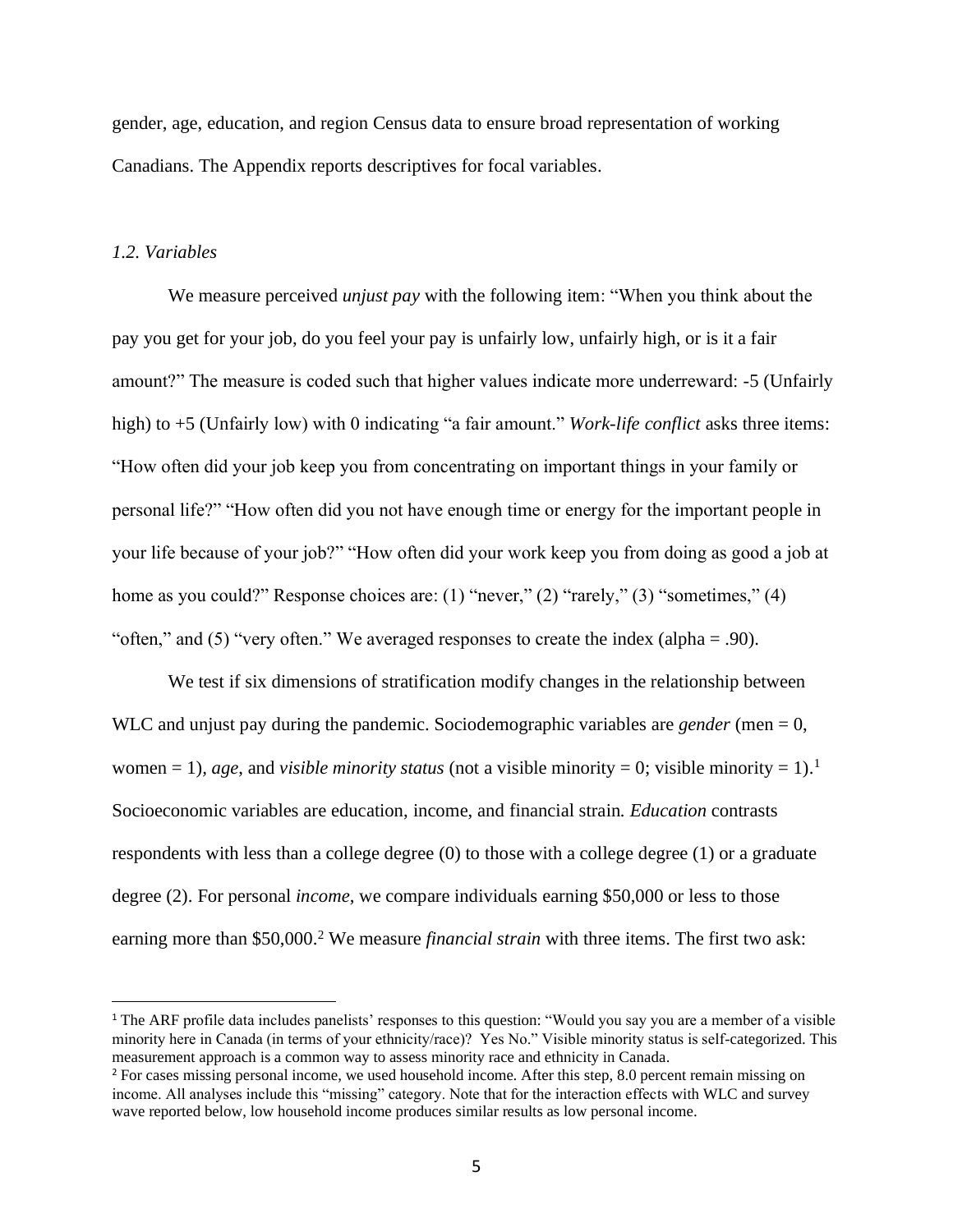"How often did you have trouble paying the bills" and "How often did you not have enough money to buy food, clothes, or other things your household needed?" Responses are: (1) "never" (2) "rarely," (3) "sometimes," (4) "often," and (5) "very often." The third asks: "How do your finances usually work out by the end of the month?" Response choices are: (1) "a lot of money left over," (2) "a little money left over," (3) "just enough to make ends meet," (4) "barely enough to get by," and (5) "not enough to make ends meet." We averaged the items to create the financial strain index (alpha =  $.85$ ).

All models include a set of control variables: marital status, children at home, occupation, union membership, salaried, job authority, schedule control, job autonomy, job challenge, work hours, and the frequency of working from home during the pandemic. Full details on all study variables are available upon request.

#### *1.3. Analytic strategies*

We employ mixed models that adjust analyses for repeated measures of the same individuals in September 2019 and May 2020. The basic form of the mixed model is as follows:

$$
Y_{ij} = \gamma_{00} + \gamma_{10} W L C_{ij} + \gamma_{20} \text{ time}_{ij} + \sum_{q} \gamma_{0q} Z_{qi} + U_{0j} + R_{ij}
$$

Within these equations, Y*it* is the unjust pay response variable for study participant *i* at time *t*, for  $i = 1...$ , *n* and  $t =$  September or May survey wave. These analyses model unjust pay at each wave as a result of WLC for respondent *i* at the same wave, with this association represented by γ*10*. The variable *time* indicates whether the time-varying measures correspond to the September or May survey, with the result that γ*<sup>10</sup>* indicates the average change in unjust pay over time. The random error terms *Rij* accounts for unobserved influences on unjust pay due to time-varying factors. The mixed model sets the intercept as random, which allows unjust pay to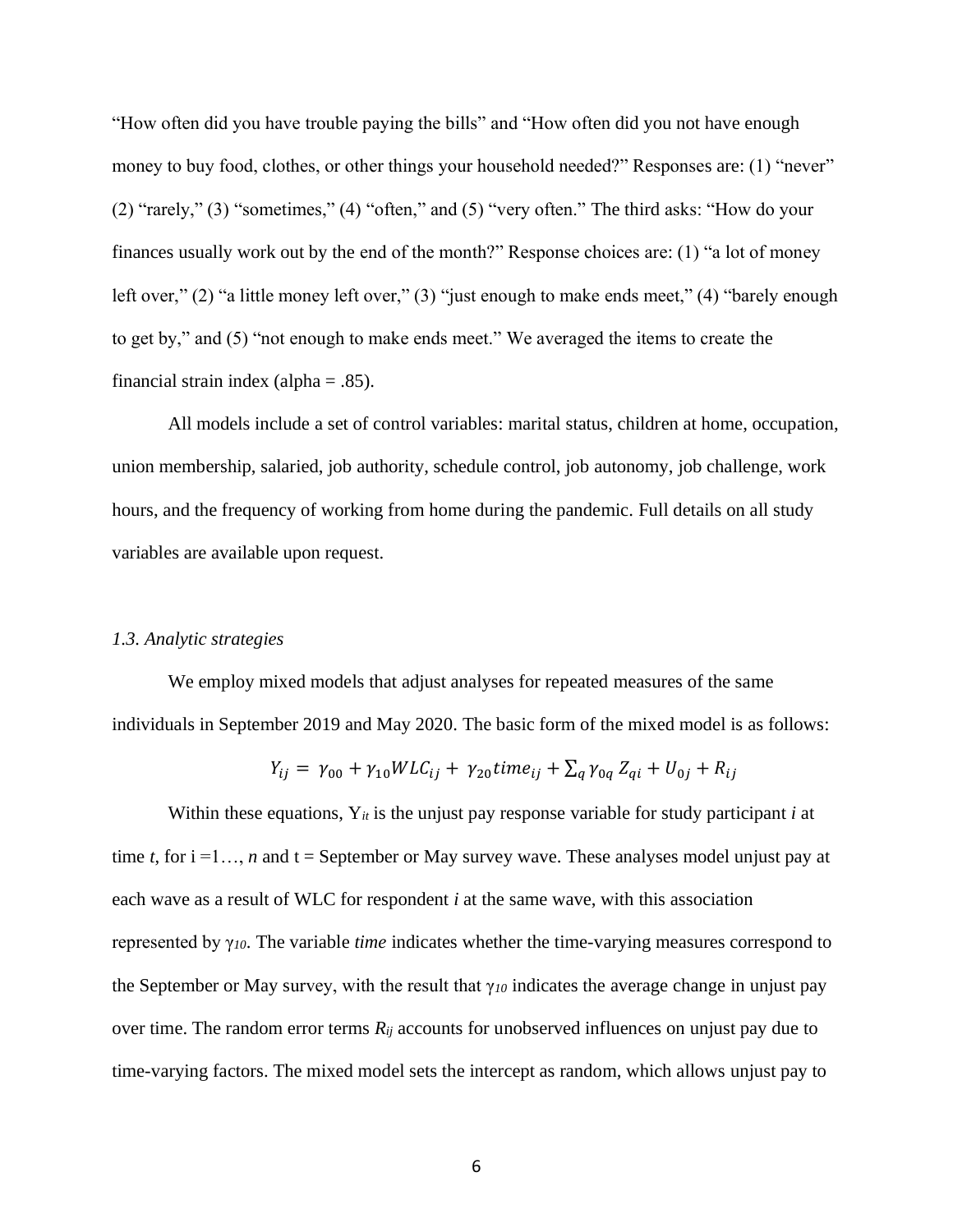vary as a result of time-stable characteristics. The coefficient γ*0q* represents the associations between unjust pay and time-stable factors (e.g., gender), while  $U_{0j}$  is a random error term that takes residual variation due to unobserved time-stable characteristics into account, and therefore adjusts standard errors for repeated observations of the same individuals over time. An interaction between time and WLC in a subsequent model tests whether the association between WLC and unjust pay differs between September 2019 and May 2020.

## **2. Results**

Model 1 of Table 1 confirms that WLC is positively associated with unjustly low pay. However, the interaction between WLC and survey wave indicator ("May") in model 2 shows that the positive relationship weakened between September and May. Figure 1 illustrates that the link between WLC and unjust pay during the pandemic differs from just eight months prior.

#### **[INSERT TABLE 1 AND FIGURE 1 ABOUT HERE]**

The next set of analyses evaluated contingencies for each dimension of stratification. The following are statistically significant: visible minority status, age, education, income, and financial strain. We did not find differences by gender, so we exclude those findings from the tables. All of the models include the control variables but are excluded from the tables.

In Table 2, the interaction between WLC and May is negative and significant only among non-minorities. Pooling minorities and non-minorities, we find a significant three-way interaction between WLC, May, and minority status ( $b = -0.404$ ,  $p < 0.05$ ).

#### **[INSERT TABLE 2 ABOUT HERE]**

Table 2 displays the results separately by age group, split at the median (age 43). Among younger workers only, the interaction between WLC and May is negative and significant. We

7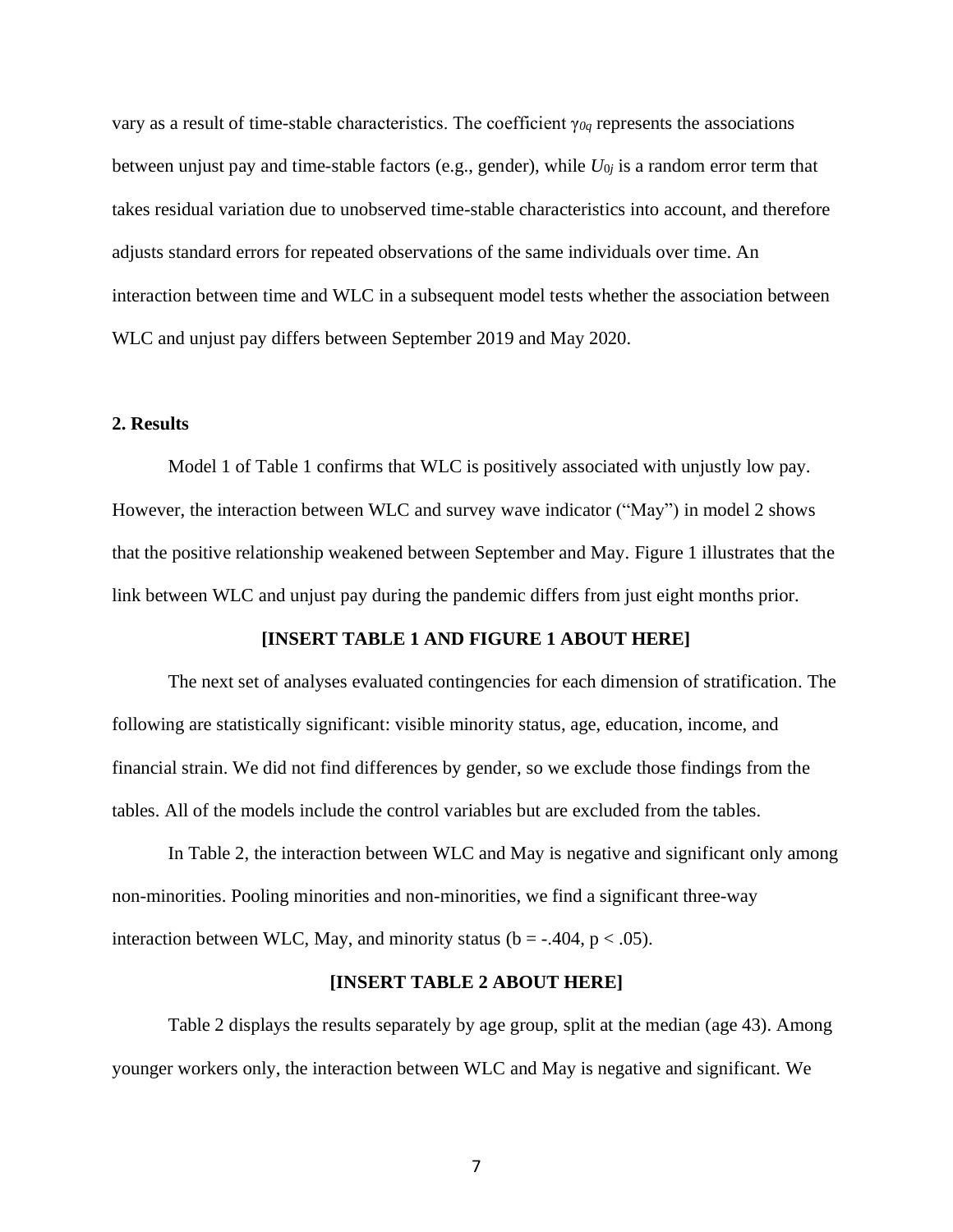find a significant three-way interaction between WLC, May, and age ( $b = .012$ ,  $p < .05$ ), indicating that the change in the relationship between WLC and unjust pay differed by age.

Moving down Table 2, among workers with less than college or with a college degree, the interaction between WLC and May is negative and significant; by contrast, this interaction is positive and significant among those with a graduate degree. The three-way term for WLC, May, and graduate degree is significant ( $b = .500$ ,  $p < .01$ ).

The bottom rows of Table 2 show results for income and financial strain. Among those with low income only, the interaction between WLC and May is significant. We confirm a significant three-way interaction between WLC, May, and low income ( $b = -0.336$ ,  $p < 0.01$ ).<sup>3</sup> And, the final models show the results for workers with low versus high financial strain (split at the median). Among those with low financial strain, the interaction between WLC and May is not significant; by contrast, that interaction is significant among workers with high strain. There is a significant three-way interaction between WLC, May, and financial strain ( $b = -168$ ,  $p < .01$ ).

Table 3 summarizes the average marginal effects, showing that the positive association between WLC and unjust pay diminished between September and May for visible minorities, younger workers, individuals with less education and low income, and those with high levels of financial strain. To illustrate these patterns, each of the figures present these contingencies.

#### **[INSERT TABLE 3 AND FIGURES 2 - 6 ABOUT HERE]**

#### **3. Conclusions and Discussions**

Workers who experience conflict between work and non-work roles feel unjustly underpaid. This pattern is consistent across different dimensions of stratification before the onset

<sup>&</sup>lt;sup>3</sup> We did not find a significant three-way coefficient for WLC \* May \* missing income. This suggests that, like the high-income group, the relationship between WLC and unjust pay did not differ over time for those missing income.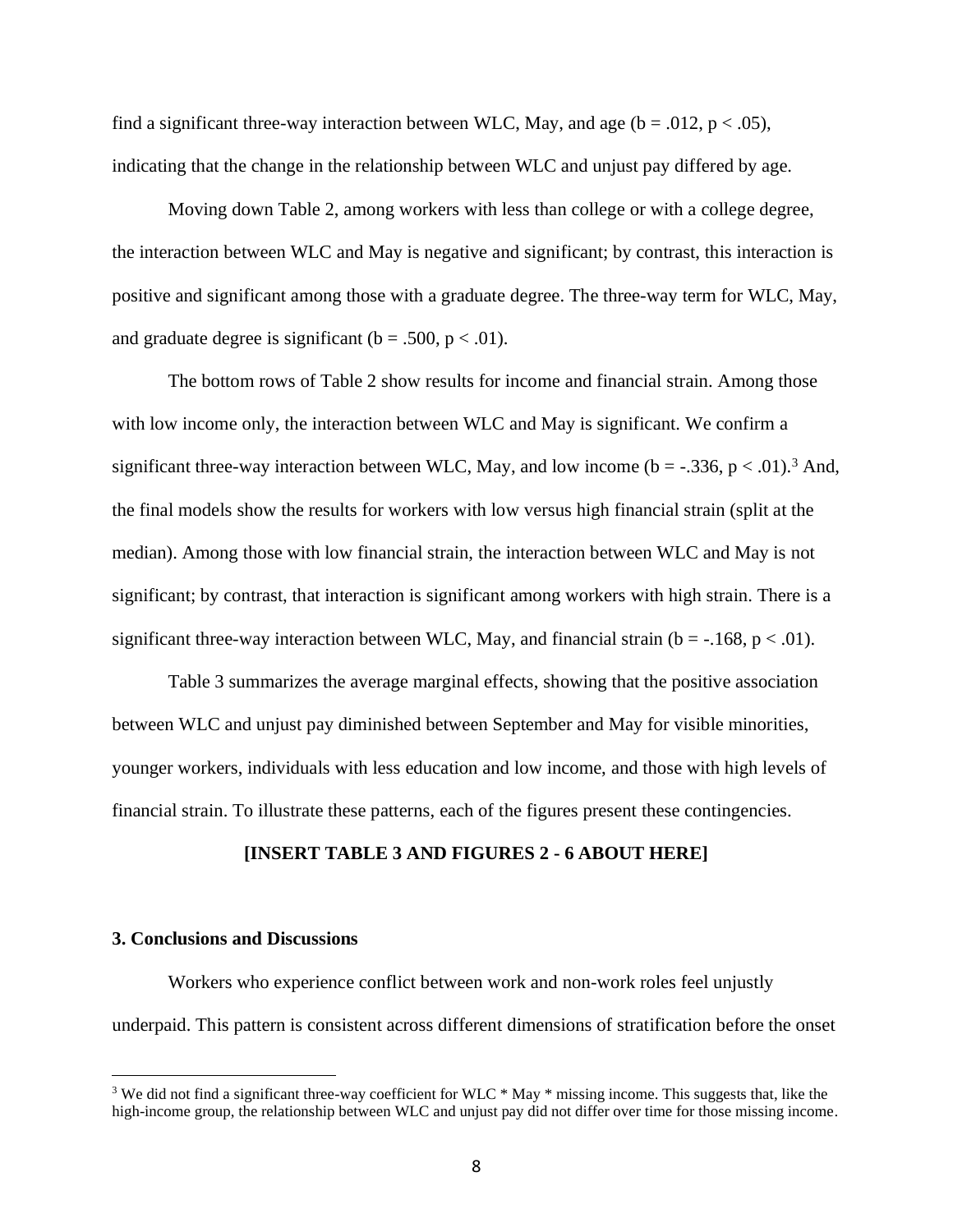of the COVID-19 pandemic. Moreover, during the pandemic there was an overall *weakening* of the average association between WLC and unjust pay. And, the diminishing strength in this relationship varied across visible minority status, age, education, income, and financial strain.<sup>4</sup>

Collectively, these observations align with the predictions of the *tolerable permeability* hypothesis. We posited that, because of differential vulnerability to the shockwaves of the pandemic, disadvantaged groups might have lessened their expectations regarding the psychological contract in a manner that allows for a more porous boundary between work and nonwork roles. For those with greater vulnerability to socioeconomic turbulence and its threats to livelihood, we also suspect there might have been enhanced efforts conform to ideal worker norms. That is, workers seek to express unambiguously the prioritization of work-related demands over personal and family needs. The tolerable permeability hypothesis suggests an inclination to perceive the greedy institution's violation of the psychological contract as less objectionable. We interpret the weaker association between WLC and unjust pay in May 2020 among vulnerable groups as an empirical manifestation of this more tolerable permeability.

Decades of research finds that WLC is related to unfavorable outcomes. This underscores that WLC is a stressor that most workers would *prefer to avoid*. The fact that we document a uniformly positive relationship between WLC and unjust pay in September suggests that workers who experienced WLC felt they should be better compensated. By May of 2020, however, things changed. Many workers—especially more vulnerable ones—might have perceived fewer choices in navigating excessive work demands. When those created strain in the work-nonwork interface during the pandemic, individuals with less agency might have shifted their perceptions of the

<sup>4</sup> Conversely, the interaction between WLC and May did not differ by gender. To probe further, we considered gendered patterns across marital status, children at home, and their combinations. In no instance did we observe these as significant contingencies shaping the relationship between WLC and unjust pay.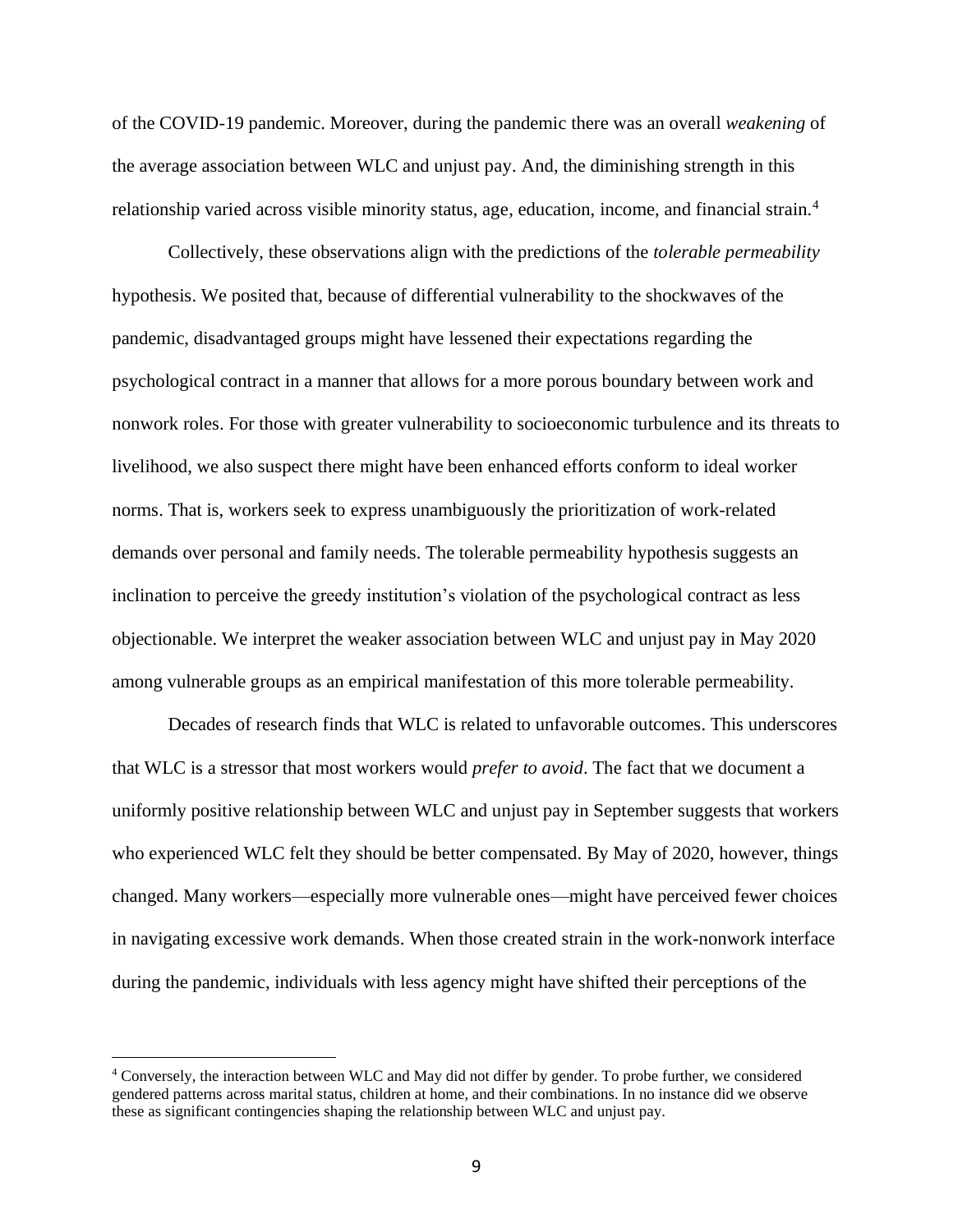injustice of WLC. In the frame of the "greedy institution" idea, these workers might have found

the greed of WLC less objectionable—at least during the turbulent times of a pandemic.

## REFERENCES

- Bellavia, G. M. & Frone, M. R. (2005). Work-family conflict. In J. Barling, E. K. Kelloway, and M. R. Frone (eds.), *Handbook of Work Stress* (pp. 113–148). Thousand Oaks, CA: Sage.
- Coser, L. (1974). *Greedy Institutions*. New York: Free Press.
- Glavin, P., & Schieman, S. (2012). Work-family role blurring and work-family conflict: The moderating influence of job resources and job demands. *Work and* Occupations, *39*(1), 71-98.
- Kristal, T. & Yaish M. 2020. Does the coronavirus pandemic level gender inequality curve? (It doesn't). *Research in Social Stratification and Mobility 100520*.
- Narisada, A. (2020). Job pressure, the work-family interface, and the sense of distributive injustice: An elaboration of work-related inputs among 21st century workers." *Social Psychology Quarterly*, *83*(2),107–128.
- Qian, Y., & Fan, W. (2020). Who loses income during the COVID-19 outbreak? Evidence from China. *Research in Social Stratification and Mobility 100522.*
- Thomason, B., & Williams, H. (2020, April 16). What will work-life balance look like after the pandemic? *Harvard Business Review*. Retrieved from [https://hbr.org/2020/04/what-will](https://hbr.org/2020/04/what-will-work-life-balance-look-like-after-the-pandemic)[work-life-balance-look-like-after-the-pandemic](https://hbr.org/2020/04/what-will-work-life-balance-look-like-after-the-pandemic)
- Williams, J. C., Blair-Loy, M. & Berdahl, J. L. (2013). Cultural schemas, social class, and the flexibility stigma. *Journal of Social* Issues, 69(2), 209-234.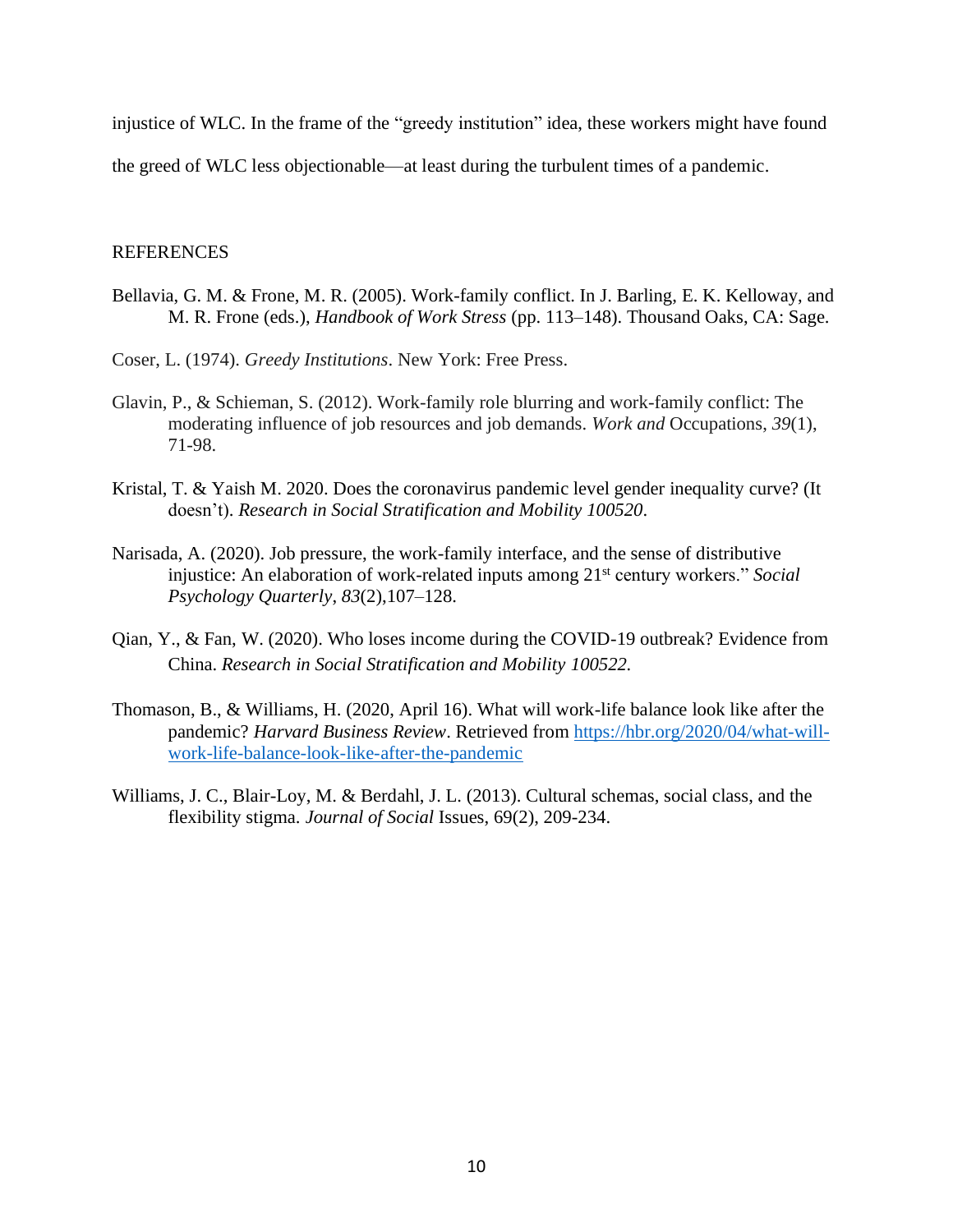|                                              | Model 1   | Model 2   |
|----------------------------------------------|-----------|-----------|
| Work-Life Conflict                           | $.191***$ | $.233***$ |
| May                                          | .009      | .338*     |
| Work-Life Conflict $\times$ May              |           | $-.123*$  |
| Women $= 1$                                  | .130      | .132      |
| Visible Minority = $1$                       | $-.258*$  | $-.260*$  |
| Age                                          | .004      | .004      |
| Education ( $REF = Less than College$ )      |           |           |
| <b>College Degree</b>                        | $.204*$   | .198*     |
| <b>Graduate Degree</b>                       | .185      | .187      |
| Income ( $REF = High income$ )               |           |           |
| Low income                                   | $.527***$ | .529***   |
| Missing income                               | $.688***$ | $.690***$ |
| Financial strain                             | $.228***$ | $.223***$ |
| Marital Status ( $REF = married$ )           |           |           |
| Single, Never Married                        | $-.125$   | $-.127$   |
| Living with Significant Other                | $-.134$   | $-.131$   |
| Previously Married                           | $-.085$   | $-.088$   |
| Children at Home $= 1$                       | $-.273**$ | $-.271**$ |
| Professional/Admin/Technical =1              | $-.055$   | $-.057$   |
| Union $= 1$                                  | $-.122$   | $-.125$   |
| Salaried $= 1$                               | .008      | .004      |
| <b>Job Authority</b>                         | $-.125**$ | $-.126**$ |
| Schedule Control ( $REF = None/Very$ Little) |           |           |
| Some                                         | $-184*$   | $-.180*$  |
| A Lot/Complete                               | $-.306**$ | $-.305**$ |
| <b>Job Autonomy</b>                          | $-.122*$  | $-.123*$  |
| <b>Job Challenge</b>                         | $-.060$   | $-.061$   |
| Work Hours ( $REF = 50+ hours$ )             |           |           |
| $<$ 30 hours                                 | $-.205$   | $-.208$   |
| 30-39 hours                                  | $-.195$   | $-.192$   |
| 40-49 hours                                  | $-.099$   | $-.099$   |
| Work from Home $(REF = Never)$               |           |           |
| Little/Some of the time                      | $-.163$   | $-.159$   |
| Most/All of the time                         | $-.271**$ | $-.268*$  |
| Already working from home                    | $-.134$   | $-.136$   |
| Unknown                                      | $-.087$   | $-.083$   |
| Constant                                     | .348      | .250      |

Table 1. Unjust Pay Regressed on Work-Life Conflict and Survey Wave (and Control Variables)

Note:  $*p < .05$ ,  $** p < .01$ ,  $*** p < .001$ . Unstandardized regression coefficients are shown in the table.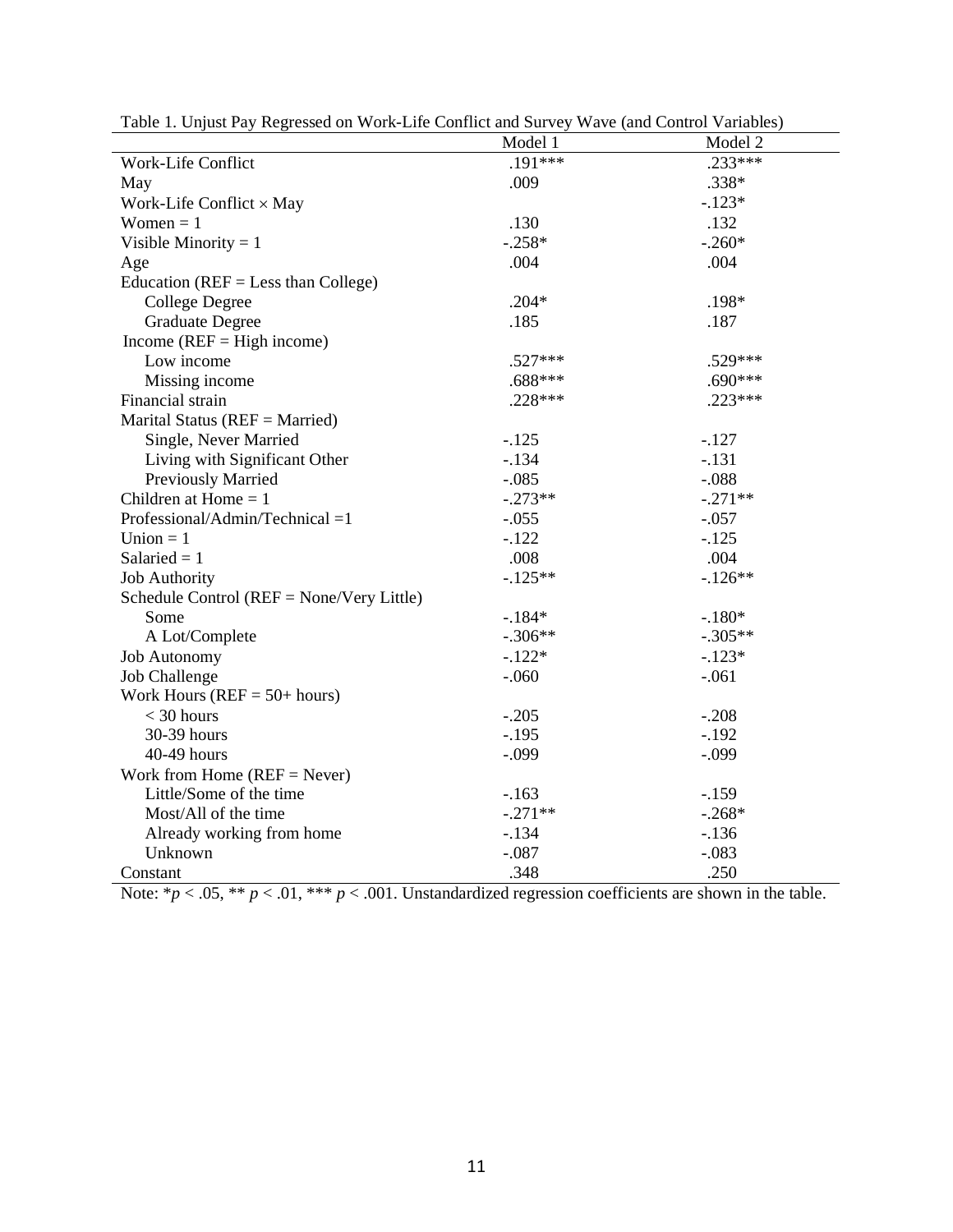|  |  | Table 2. Unjust Pay Regressed on WLC by Survey Wave Across Dimensions of Social Stratification |  |  |
|--|--|------------------------------------------------------------------------------------------------|--|--|
|  |  |                                                                                                |  |  |

| <b>Minority Status and Age</b>  |               |               |           |           |
|---------------------------------|---------------|---------------|-----------|-----------|
|                                 | Minority      | Non-Minority  | Younger   | Older     |
|                                 | <b>Status</b> | <b>Status</b> | workers   | workers   |
| Work-Life Conflict              | $.405**$      | $.211***$     | $.281***$ | $.176***$ |
| May                             | $1.140**$     | .227          | .559*     | .075      |
| Work-Life Conflict $\times$ May | $-.522**$     | $-.069$       | $-.240**$ | .016      |

|                                 | <b>Education</b> |           |          |
|---------------------------------|------------------|-----------|----------|
|                                 | Less than        | College   | Graduate |
|                                 | College          | Degree    | Degree   |
| Work-Life Conflict              | $.332***$        | $.229***$ | .054     |
| May                             | .695*            | $.445*$   | $-.707*$ |
| Work-Life Conflict $\times$ May | $-.282*$         | $-149*$   | $.218*$  |

| <b>Income and Financial Strain</b> |            |          |               |                |
|------------------------------------|------------|----------|---------------|----------------|
|                                    | Low        | High     | Low Financial | High Financial |
|                                    | Income     | Income   | Strain        | Strain         |
| Work-Life Conflict                 | $.356***$  | $161***$ | $.212***$     | .304***        |
| May                                | .781**     | .098     | .083          | $.714*$        |
| Work-Life Conflict $\times$ May    | $-.348***$ | $-.005$  | $-.021$       | $-.285*$       |

Note:  $*p < .05$ ,  $** p < .01$ ,  $*** p < .001$ . Unstandardized regression coefficients are shown in the table. All models include the full set of control variables.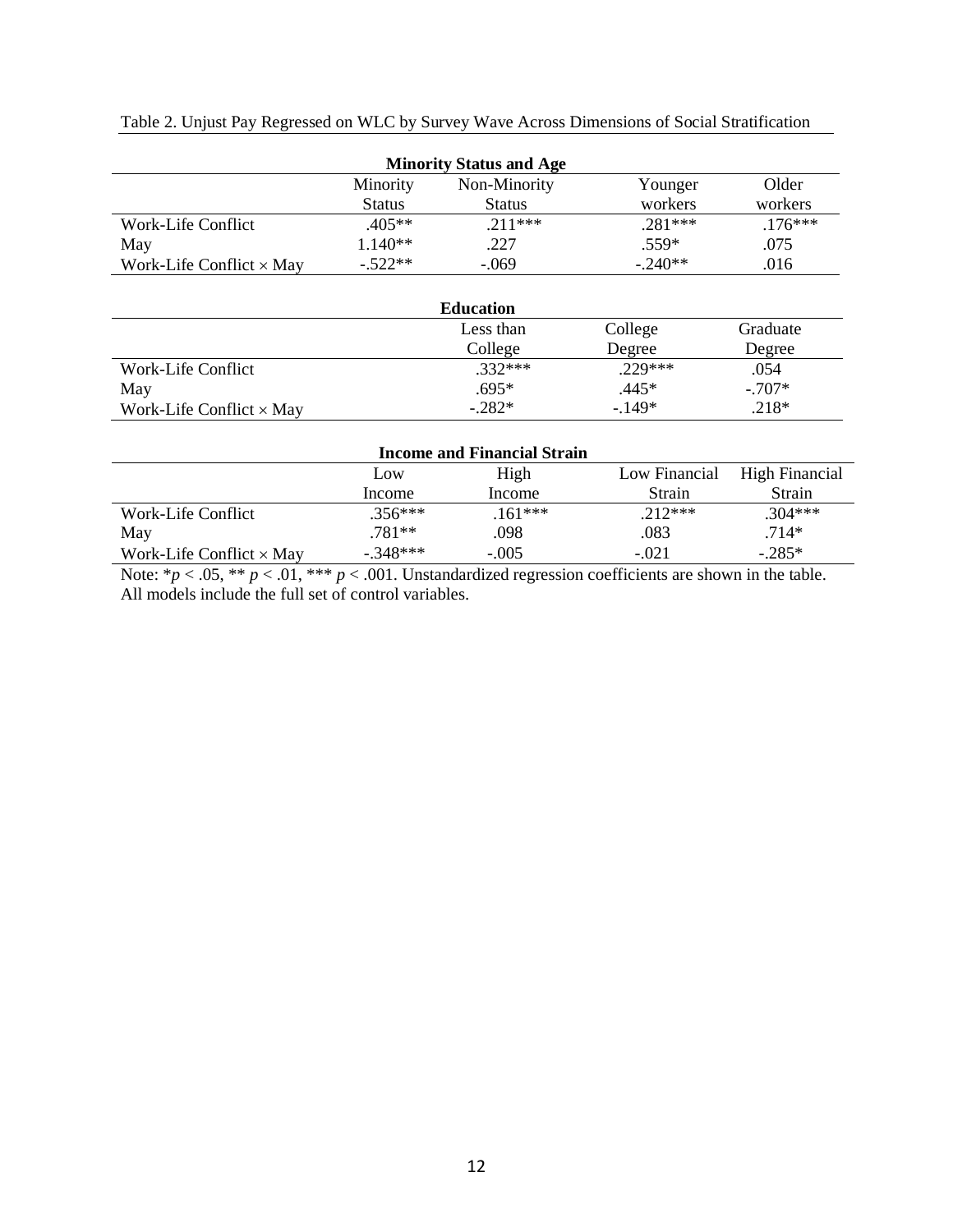| Unjust Pay for September 2019 (Pre-Pandemic) and May 2020 (During Pandemic) |                |           |  |  |
|-----------------------------------------------------------------------------|----------------|-----------|--|--|
|                                                                             | September 2019 | May 2020  |  |  |
| Minority                                                                    | $.405**$       | $-.117$   |  |  |
| Non-Minority                                                                | $.211***$      | $.143**$  |  |  |
| Younger worker                                                              | $.281***$      | .041      |  |  |
| Older worker                                                                | $.176***$      | $.191**$  |  |  |
| Less than college                                                           | $.332***$      | .050      |  |  |
| College degree                                                              | $.229***$      | .080      |  |  |
| Graduate degree                                                             | .054           | $.272*$   |  |  |
| Low income                                                                  | $.356***$      | .008      |  |  |
| High income                                                                 | $.161***$      | $.155***$ |  |  |
| Low financial strain                                                        | $.212***$      | .191***   |  |  |
| High financial strain                                                       | $.304***$      | .018      |  |  |

Table 3. Predicted Marginal Effects for the Relationship Between Work-Life Conflict and Unjust Pay for September 2019 (Pre-Pandemic) and May 2020 (During Pandemic)

Note:  $\gamma p < .05$ ,  $\gamma p < .01$ ,  $\gamma p < .001$ . All models include the full set of control variables.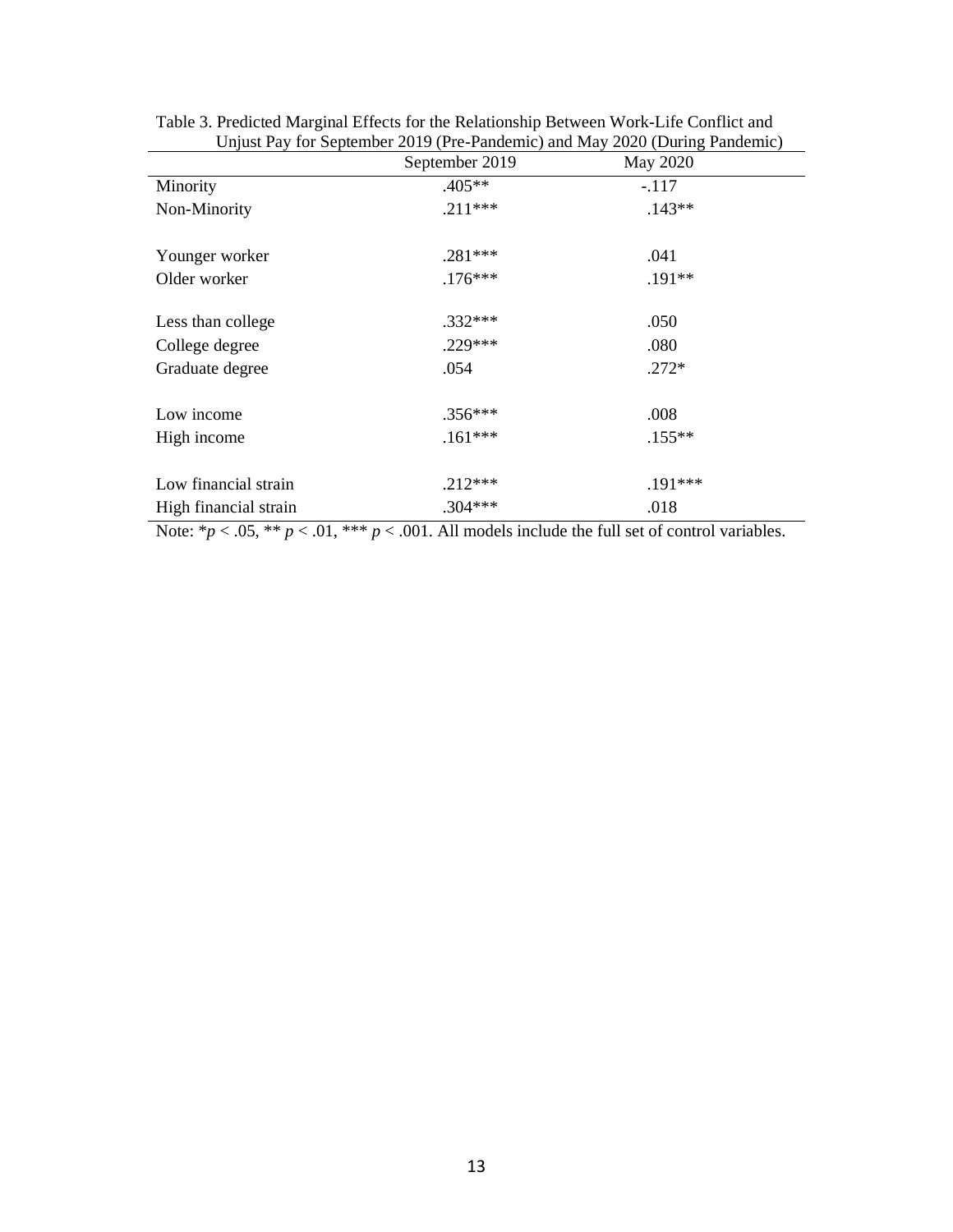

FIGURE 1. WLC and Perceived Unjust Pay Before and During the COVID-19 Pandemic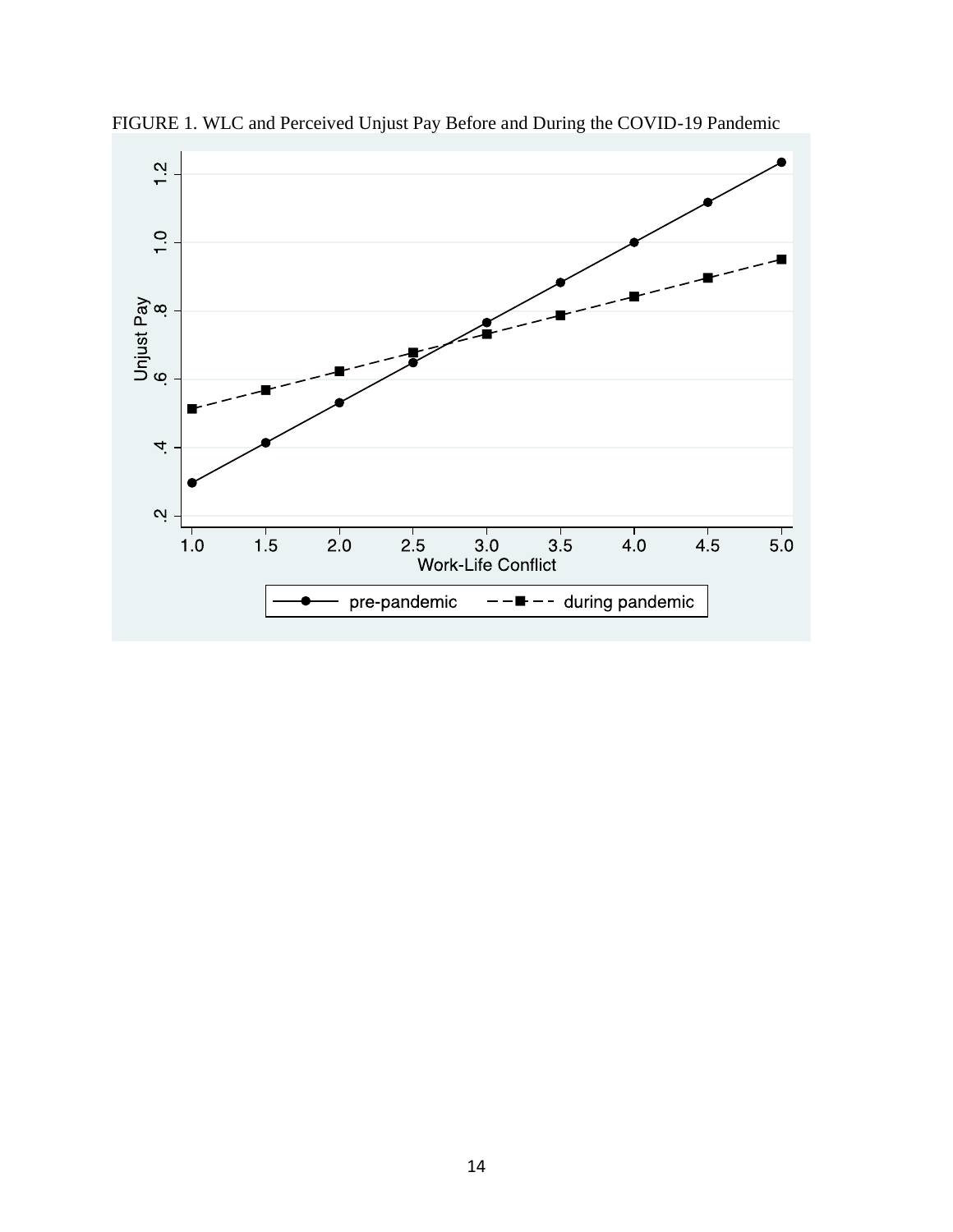

FIGURE 2. WLC and Unjust Pay Before and During the COVID-19 Pandemic by Visible Minority Status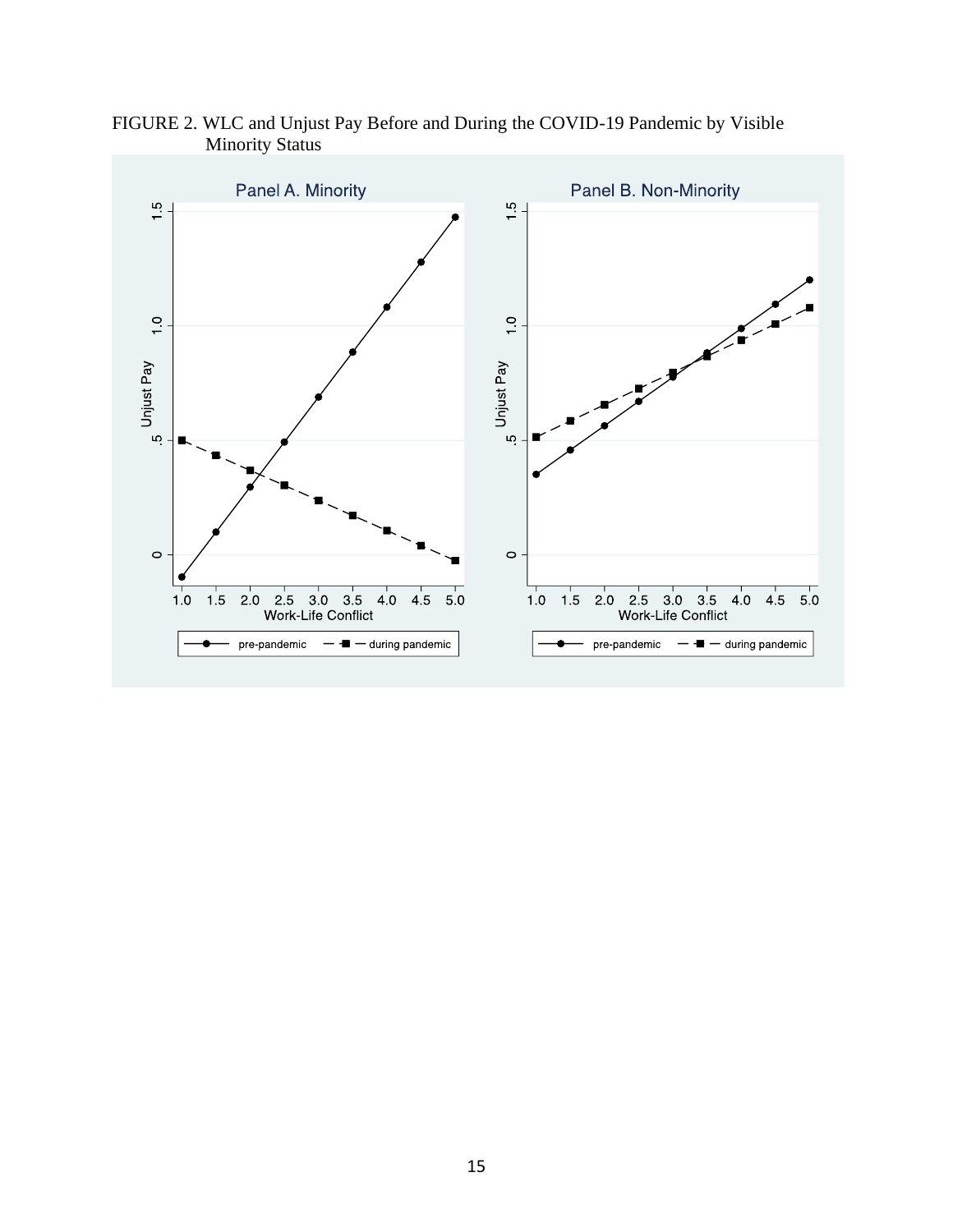

FIGURE 3. WLC and Unjust Pay Before and During the COVID-19 Pandemic by Age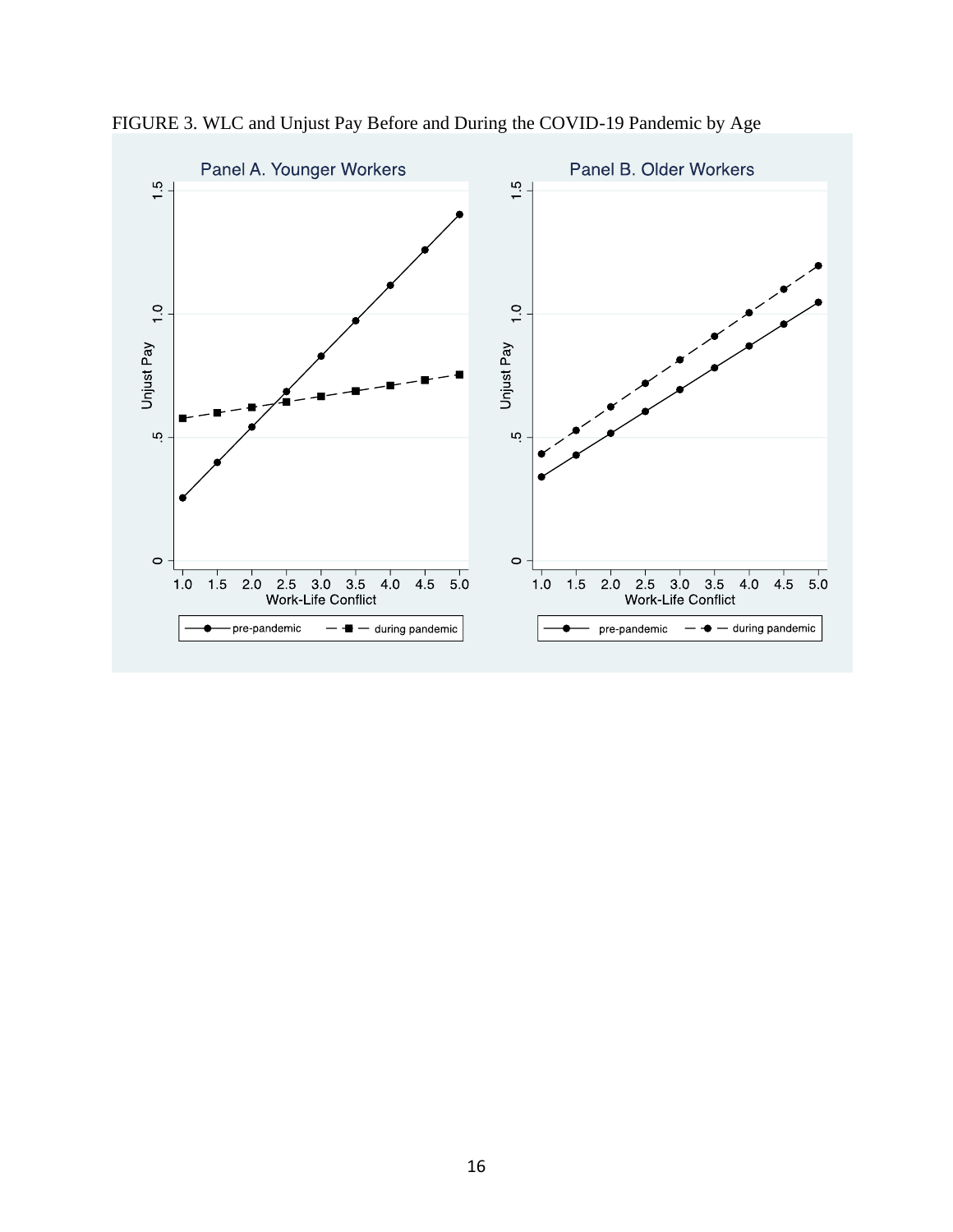

FIGURE 4. WLC and Unjust Pay Before and During the COVID-19 Pandemic by Education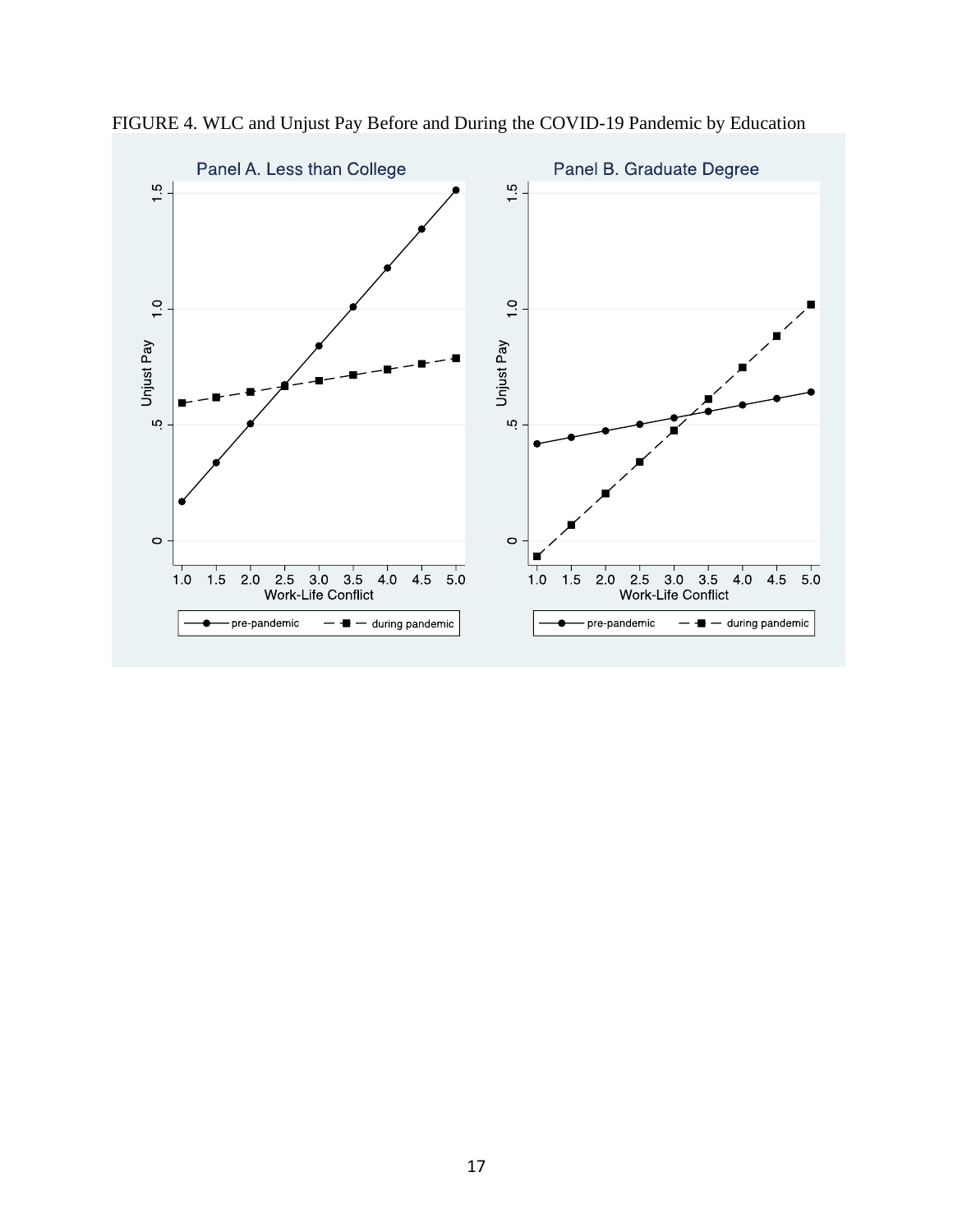

FIGURE 5. WLC and Unjust Pay Before and During the COVID-19 Pandemic by Income Level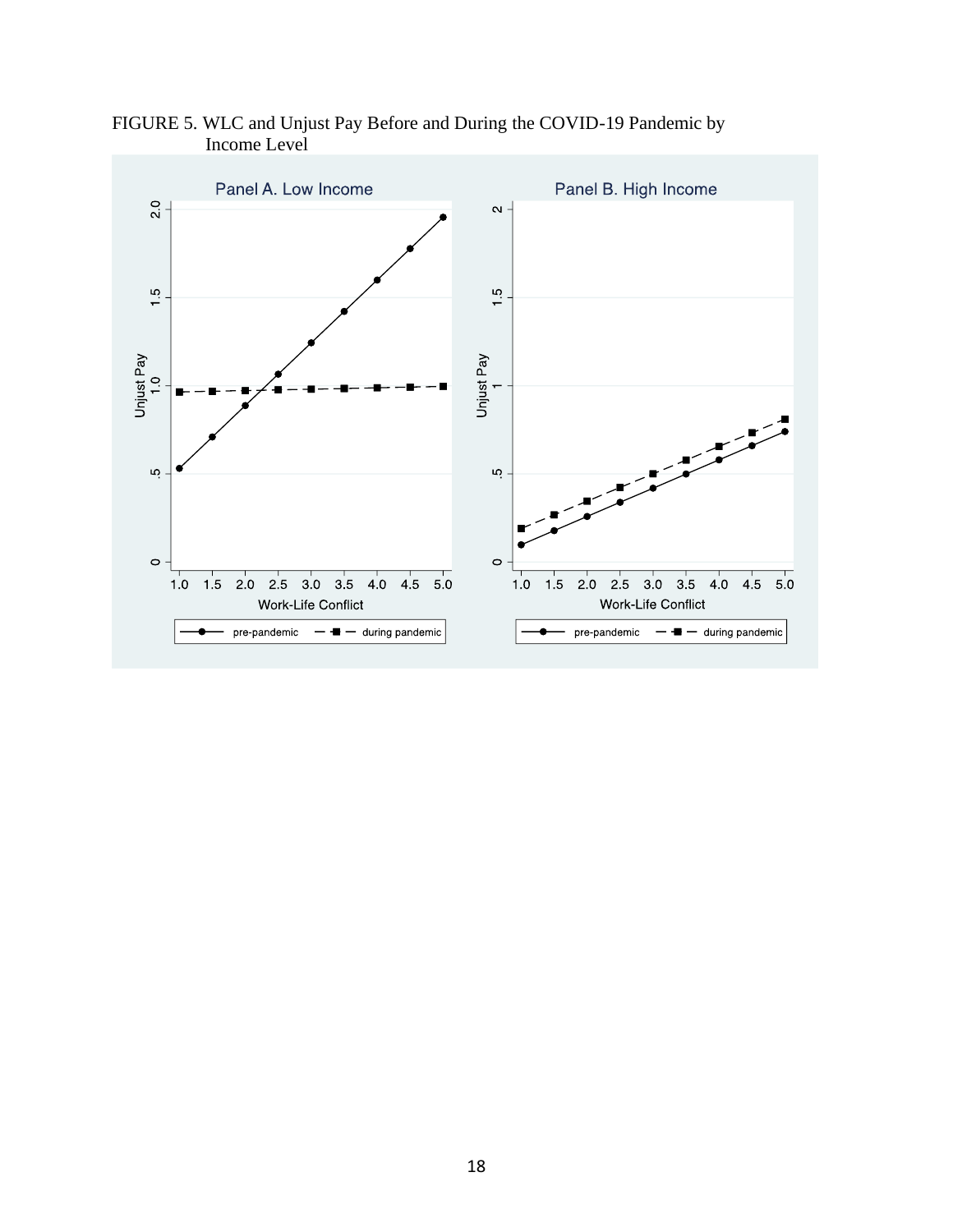FIGURE 6. WLC and Unjust Pay Before and During the COVID-19 Pandemic by Financial Strain